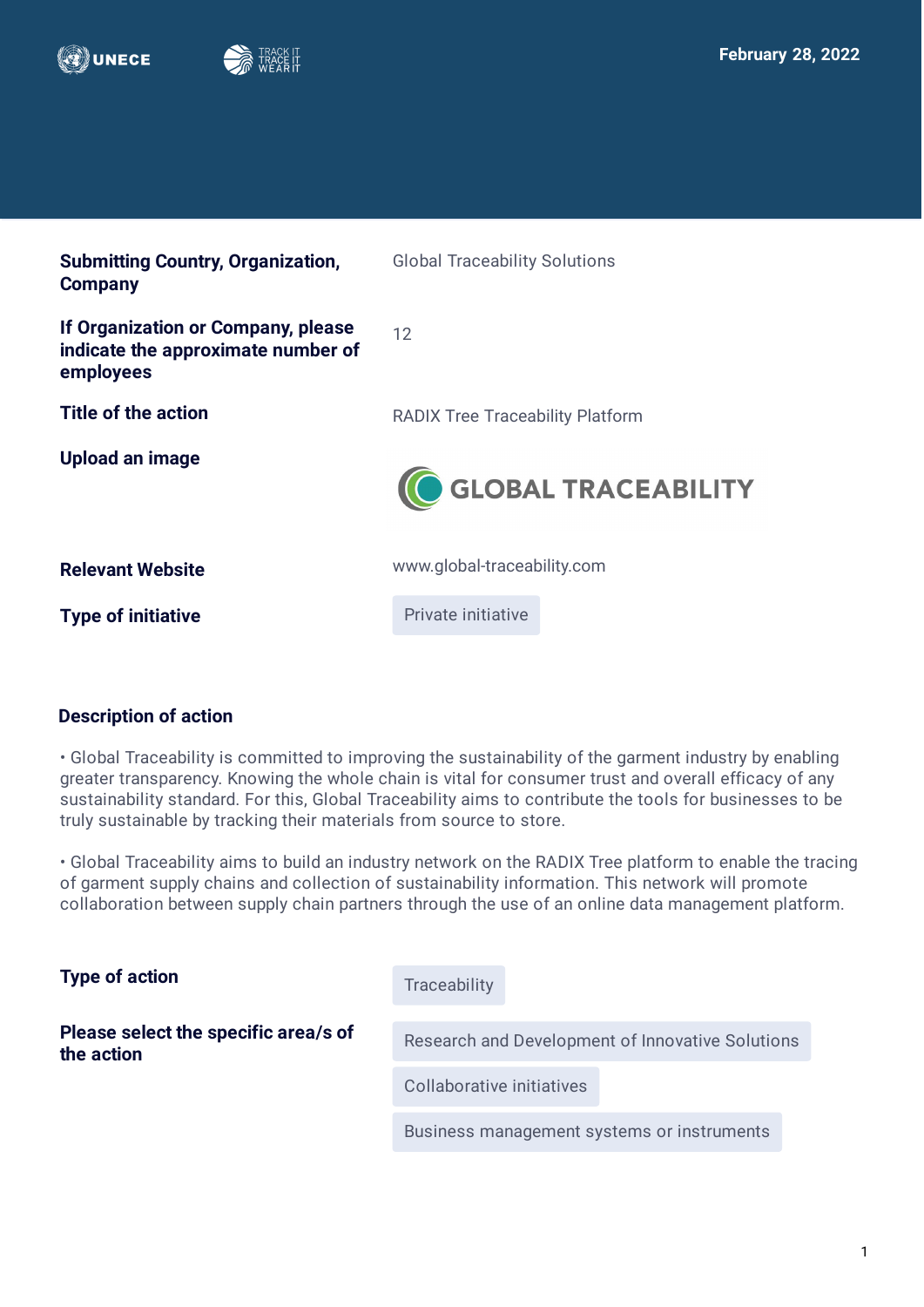**Scope of the action, including a description of the value chain processes that are covered**

#### **Objective**

To enable the businesses of all sizes to be able to engage with their supply chain partners, share and verify the sustainability of their garment products.

#### **Commitments**

We will work together with businesses and develop our partnerships with industry actors to provide a flexible and responsive solution for their requirements.

#### **Value chain scope**

Through the use of our traceability platform RADIX Tree, entire garment supply chains can be connected from retailer to the source of raw material.

### **Timeframe and/or milestones for the action**

• Global Traceability launched RADIX Tree in 2012.

• Responding to new industry requirements, the new RADIX Tree 2.0 was launched in 2020, with the capability to be customized for every value chain.

• We have piloted a project tracing the origin of designer leather products and as part of our ambitions in this sector in 2022 will continue to build on our solution in partnership with industry actors.

## **Reference instruments and sources used**

global-traceability.com

| <b>Expected benefits and impact for the</b><br>stakeholders involved                                                                            | Enhanced visibility of compliance with sustainability<br>requirements by industry actors/partners along the<br>entire value chain                                                                                                                                             |
|-------------------------------------------------------------------------------------------------------------------------------------------------|-------------------------------------------------------------------------------------------------------------------------------------------------------------------------------------------------------------------------------------------------------------------------------|
|                                                                                                                                                 | Enhanced traceability of the<br>social/environmental/ethical attributes of<br>product(s)/materials along the value chain; for example,<br>for origin, quality, sustainability performance, and<br>compliance with health and safety requirements for<br>consumers and workers |
|                                                                                                                                                 | Management of reputational risk for manufacturers,<br>brands and retailers who are selling the products<br>concerned                                                                                                                                                          |
| <b>Stakeholders involved</b>                                                                                                                    |                                                                                                                                                                                                                                                                               |
|                                                                                                                                                 | Business and industry associations                                                                                                                                                                                                                                            |
| How has this UNECE-UN/CEFACT Call<br>to Action contributed to strategic<br>engagement and/or public awareness<br>in support of your commitment? | The UNECE-UN/CEFACT Call to Action has provided the<br>principles for which our initiative will develop from.                                                                                                                                                                 |